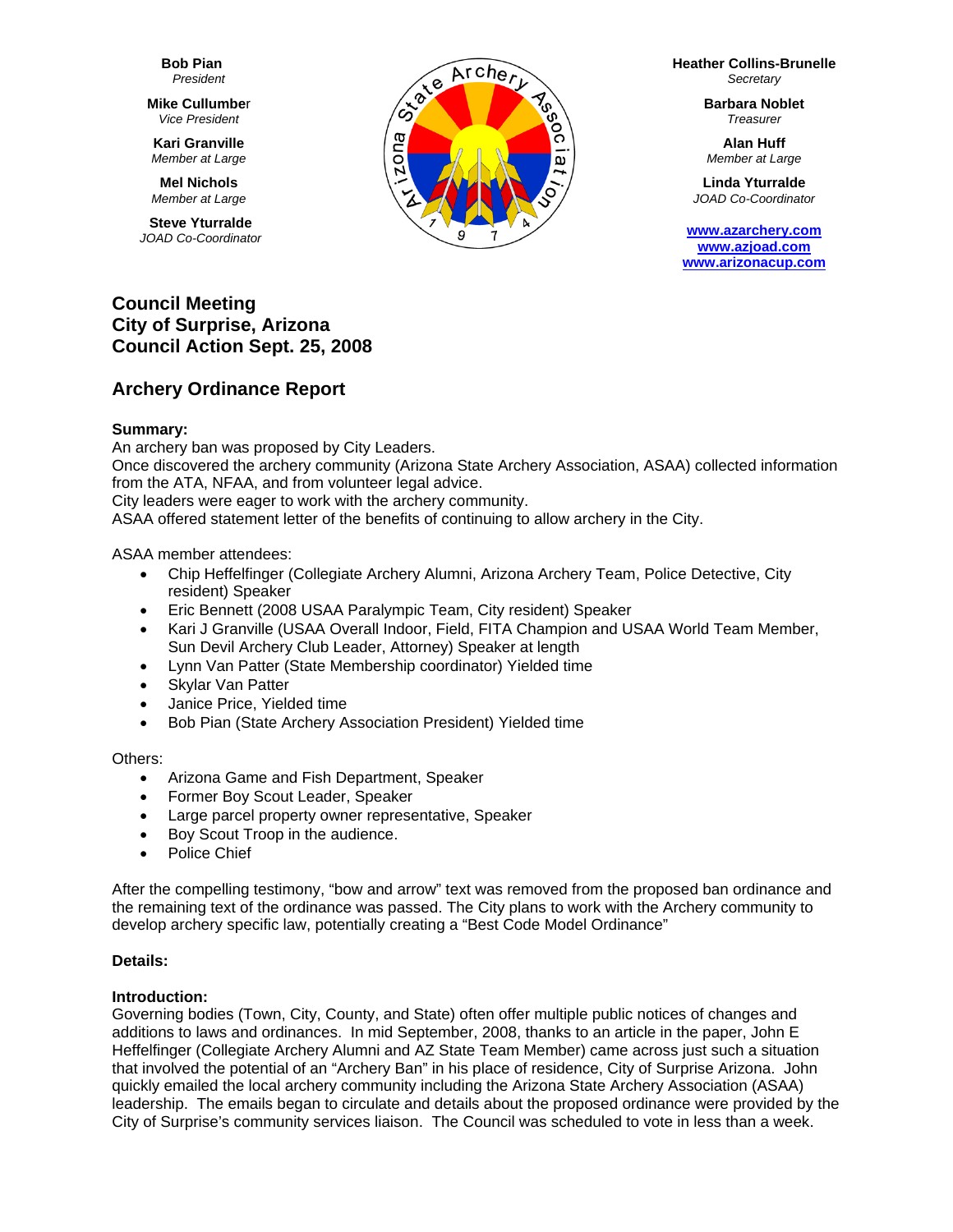Contact with the customer service staff gave the City of Surprises Chief of Police contact information as to who was inquiring and about the ordinance and the Chief personally called the ASAA leadership. The Chief reported that the community interest was plentiful but that much of it was less than constructive. The Police Chief quickly offered that the ban was not intended to prevent archery at school, parks and recreation, businesses, ranges, or clubs etc. The Chief's interest was primarily providing an easily understood and easily enforceable ordinance as a tool of law enforcement and invited proposals be discussed with him and the City Attorneys office.

#### **Coordination:**

With the next council meeting less than a week away, a "call for help" email was sent to the Arizona target archery community as well as the USA Archery/National Archery Association (USAA/NAA), NFAA (National Field Archery Association), Archery Trade Association (ATA) and the Arizona Game and Fish Department (AZGFD). Attention and help poured in quickly. Interested citizen archers called their city council representatives to express the need and desire to be able to continue to be able to safely take part in archery at home. The ATA provided a wealth of information including a 2006 article from "Archery Trade ATA News and Views" regarding "Archery Bans" and archery specific ordinances from the very few government entities with archery law. The NFAA offered the resources of its liability insurance carrier (Sadler Co, Insurance) even though the ASAA is officially related to the NFAA through shared individual members.

#### **Initial Response:**

The group that formed to address the potential archery ban ordinance could not have been cast better. Individual Surprise citizens who are also archery sport advocates along with volunteer archery legal advice were encouraged and coordinated by the ASAA leadership. The first official response was in the form of a letter to the Mayor and Council with copies to the City Manager, City Clerk and Chief of Police. The letter was emailed and hand delivered. The letter addressed the following local and statewide topics:

- Safety and positive community opinion.
- Archery in the Schools
- After School Archery Program, Parks and Recreation, Youth Clubs.
- Collegiate Archery
- Olympic, World and National Championship archery
- Senior Olympics
- Paralympics
- Businesses and stores.
- Growth of target archery.

# **24 hours before City Council Meeting:**

The council meeting agenda indicated that the item was on consent agenda. The Chief of Police indicated that because of the interest and input, the item would be removed from the consent agenda. Citizen calls to their council representatives, official archery community statement letter and Chief of Police input are credited with this action. The public would now be able to comment about ordinance to the council.

The citizen archers prepared their personal statements. Volunteer legal advice researched and developed proposals. Chief of Police continued to communicate and keep the ASAA leadership informed. Archers from neighboring communities made plans to attend. The Archery community continued to coordinate and share information.

#### **Council Meeting:**

The council meets in a preliminary session one hour before the public meeting. The public meeting takes place immediately following the preliminary meeting. Public that wishes to speak to the council are to fill out a form to request to speak. Typically each person is allowed three minutes to speak and a timer and light system is used to keep track of time. As if scripted the presentation fell into order like this: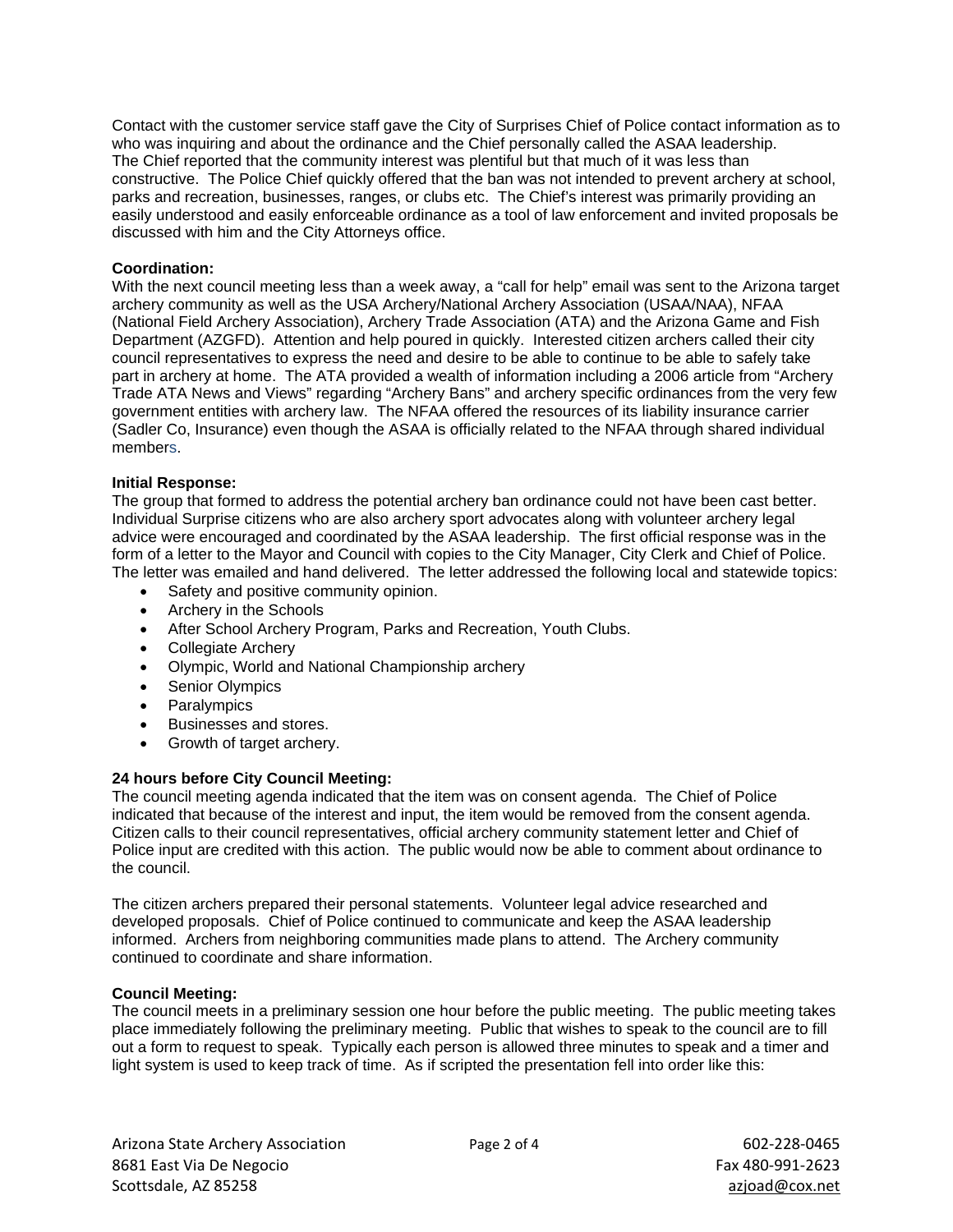*Eric Bennett (2008 USAA Paralympic Team, Surprise resident)* Eric first apologizes for not being at the first reading of the proposed ordinance because he was overseas representing the USA, Arizona and the City of Surprise at the Paralympic Games in Beijing China. Bennett reports that it is essential that he be able to shoot up to 300 arrows a day and he does so in his "back yard" and in a parking lot with property owner permission. By doing so, he can continue to be competitive at the national and international level. Eric goes on to mention his family's joy of archery and becomes emotional with regard to the hope of sharing the joy with his son. Eric expresses a desire to reach out to the community and teach others, especially youth. In closing he asks to be allowed to continue on.

*John Heffelfinger (Collegiate Archery Alumni, Arizona Archery Team, Police Detective, new Surprise resident)* John lists his and his family's long time participation in archery. He notes that an archery ban would prevent schools, businesses and youth programs from taking part in the sport of archery. John offers that as a public servant himself, he recognizes the need for safety and offers the idea of permitting. Like Bennett, Heffelfinger goes on to talk about how he learned archery from his dad and is looking forward to teaching his child and continue the family activity. John closed asking that the council reconsider the broad ramifications of an archery ban.

*Senior Archer (Surprise resident)* This archer notes that he served as a Boy Scout leader for years and never had a problem. He continues to take part in archery with friends and family and especially his grandchildren. All are conducted with order safely and without incident for years. There is no need to ban archery.

*Surprise property owner (Surprise resident and large property owner that represents himself and his neighbors that also live on large properties)* This archer representative reports that he would like to continue to safely shoot on his property. Archery is a wonderful sport. They understand the need to be responsible and do so with great care and they have not had any problems. He closes that he has had the pleasure of shooting with Eric.

*Kari J Granville (USAA Overall Indoor, Field, FITA Champion and USAA World Team Member, Sun Devil Archery Club Leader, Attorney)* Kari J Granville is offered additional time to speak by way of time yielded from others. Kari mentions regret for not attending the previous meeting, but it could not be avoided as she was competing for Team USA in Wales. Granville spoke at length to the law as it relates to Arizona Revised Statues as well as constitutional principals and the trail blazing nature of creation of archery specific law. Granville notes that there are zero archery legal cases in AZ and archery injuries tend to be a person spraining an ankle while walking on a field, and not related specifically to archery. She offered proposed text and also offered proposed permit policy should the council be so inclined. The presentation clearly offers that it would likely be a mistake in law to proceed with the proposal as is. Granville closes with the idea that this maybe the opportunity to collaborate to create a Best Code model.

*AZGFD officer: (AZ GFD Archery and Bowhunting Coordinator is out of town and unavailable)* The Officer indicates that AZGFD is charged with wildlife management and as a result needs the use of a variety of tools including those listed in the ban to execute their mission including the management of animals that stray into place where they don't belong. He offers that the sport of target archery is a part of the AZGFD mission and they are involved with youth archery. The AZGFD and Granville offers proposal similar to each other.

*City of Surprise Police Chief:* The Chief spoke of the need to develop law that is readily understood and easily enforceable. The idea is to create a "bright line" that law enforcement can clearly identify and use to determine when an action is lawful and when it is not.

By coincidence a Boy Scout Troop was in the Council meeting audience to observe city government. When referring to youth and clubs, speakers would glace back to the scouts in their scout uniforms. The impression was very supportive.